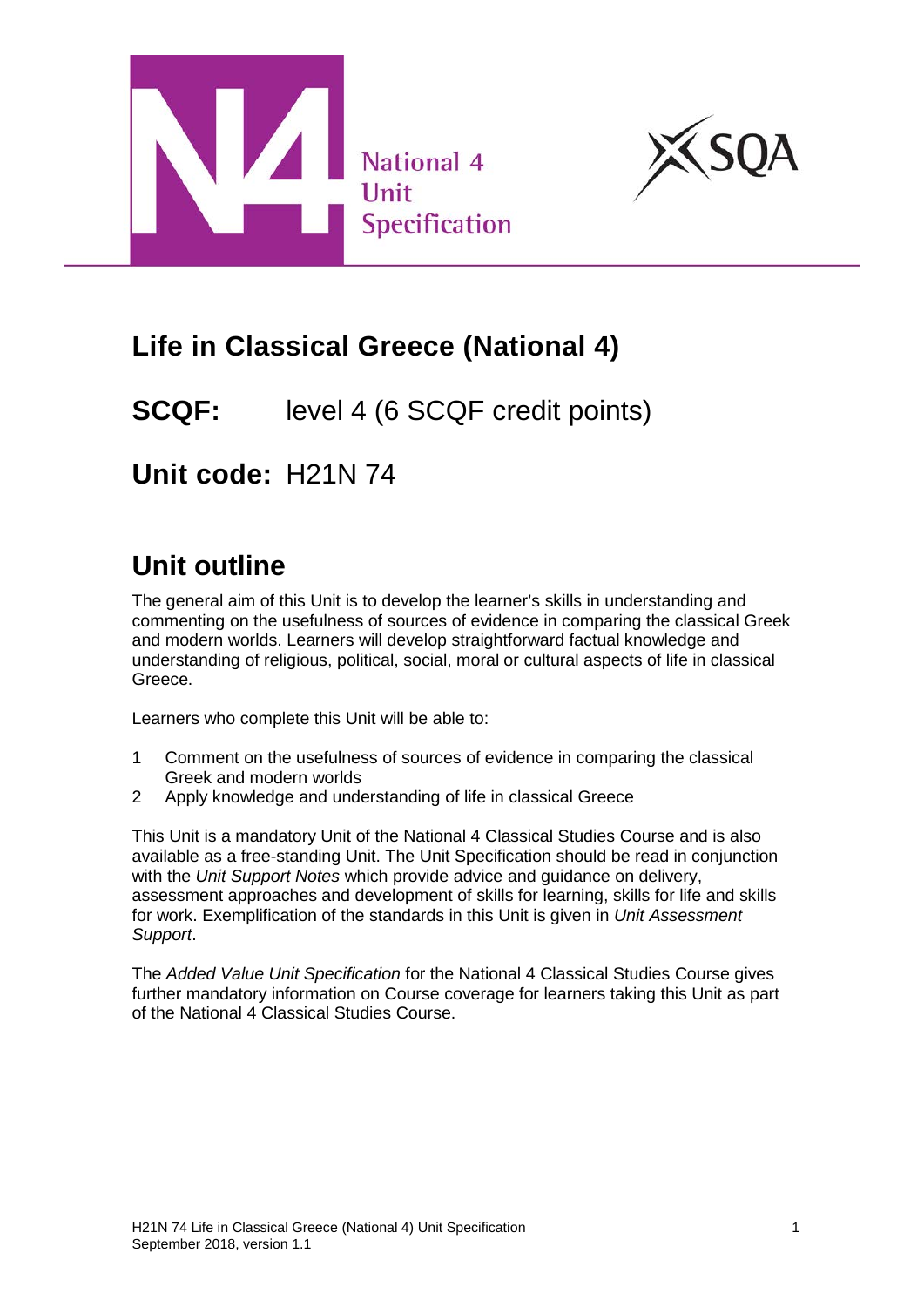## **Recommended entry**

Entry to this Unit is at the discretion of the centre. However, learners would normally be expected to have attained the skills, knowledge and understanding required by one or more of the following or equivalent qualifications and/or experience:

♦ National 3 Classical Studies Course or relevant component Units

In terms of prior learning and experience, relevant experiences and outcomes may also provide an appropriate basis for doing this Unit.

### **Equality and inclusion**

This Unit Specification has been designed to ensure that there are no unnecessary barriers to learning or assessment. The individual needs of learners should be taken into account when planning learning experiences, selecting assessment methods or considering alternative evidence. For further information, please refer to the *Unit Support Notes.*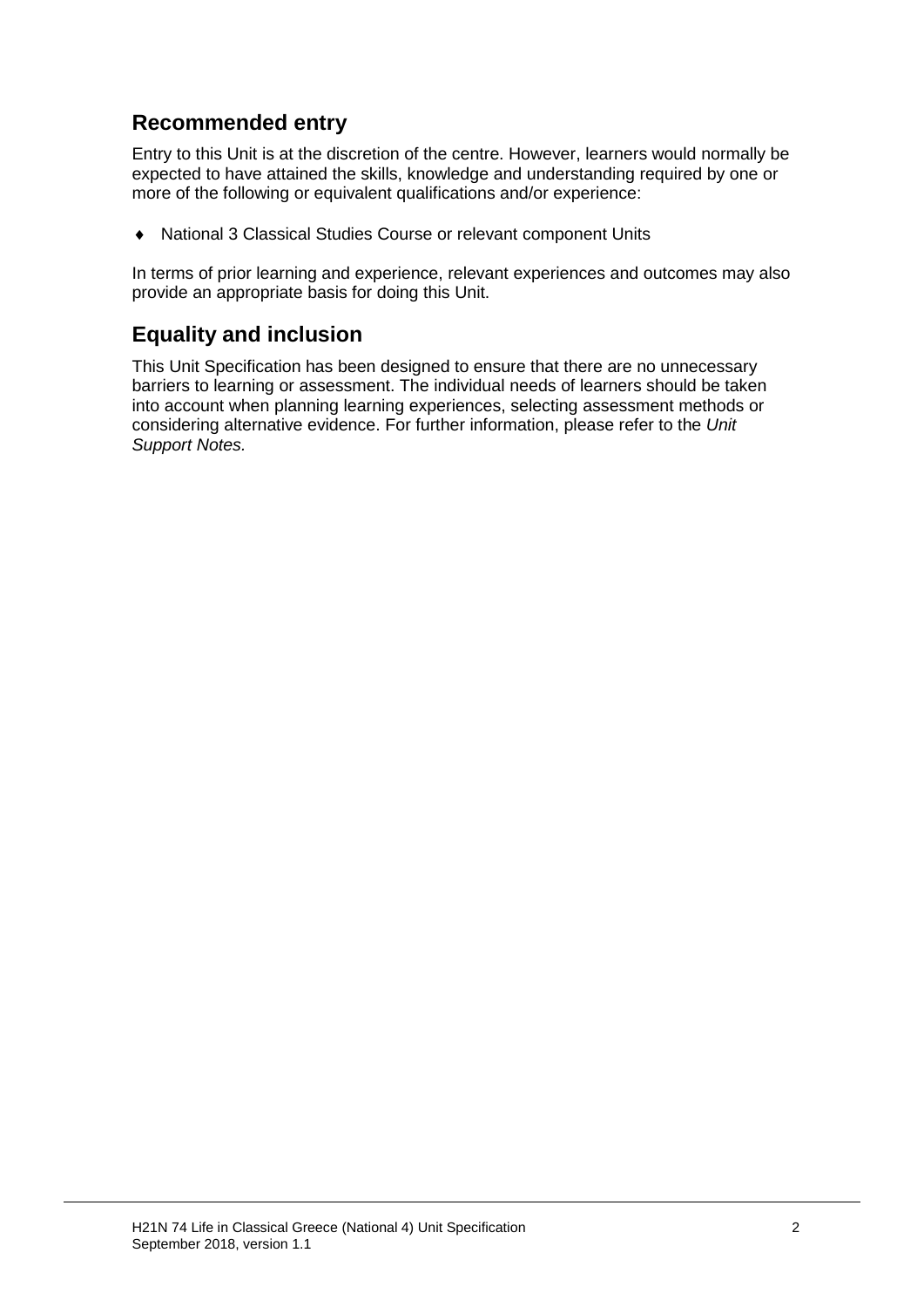# **Standards**

## **Outcomes and Assessment Standards**

### **Outcome 1**

The learner will:

#### **1 Comment on the usefulness of sources of evidence in comparing the classical Greek and modern worlds, by:**

- 1.1 Describing the content of a source of evidence about life in classical Greece, in straightforward terms
- 1.2 Describing a similarity or difference that the source reveals between life in the classical Greek and modern worlds, in straightforward terms
- 1.3 Expressing a straightforward conclusion on the value of a source of evidence in providing information about life in classical Greece, with reference to supporting evidence

## **Outcome 2**

The learner will:

#### **2 Apply knowledge and understanding of life in classical Greece, by:**

2.1 Describing a key aspect of religious, political, social, moral or cultural life in classical Greece, in straightforward factual terms

## **Evidence Requirements for the Unit**

Assessors should use their professional judgement, subject knowledge and experience, and understanding of their learners, to determine the most appropriate ways to generate evidence and the conditions and contexts in which they are used.

Evidence is required to show that the learner has met the Outcomes and Assessment Standards.

The sources of information used may be written, numerical, graphical, pictorial, audiovisual or oral.

Assessment evidence can be drawn from a variety of activities and presented in a variety of formats, including, for example, presentations, posters, brief written responses to questions and participation in group tasks. All of the evidence does not need to be from the one activity, but can be assembled from a variety of tasks and assessments carried out during the duration of the Course.

Evidence may be presented for individual Outcomes or gathered for the Unit, Units or Course as a whole by combining assessment holistically.

Exemplification of assessment is provided in *Unit Assessment Support*. Advice and guidance on possible approaches to assessment is provided in the *Unit Support Notes.*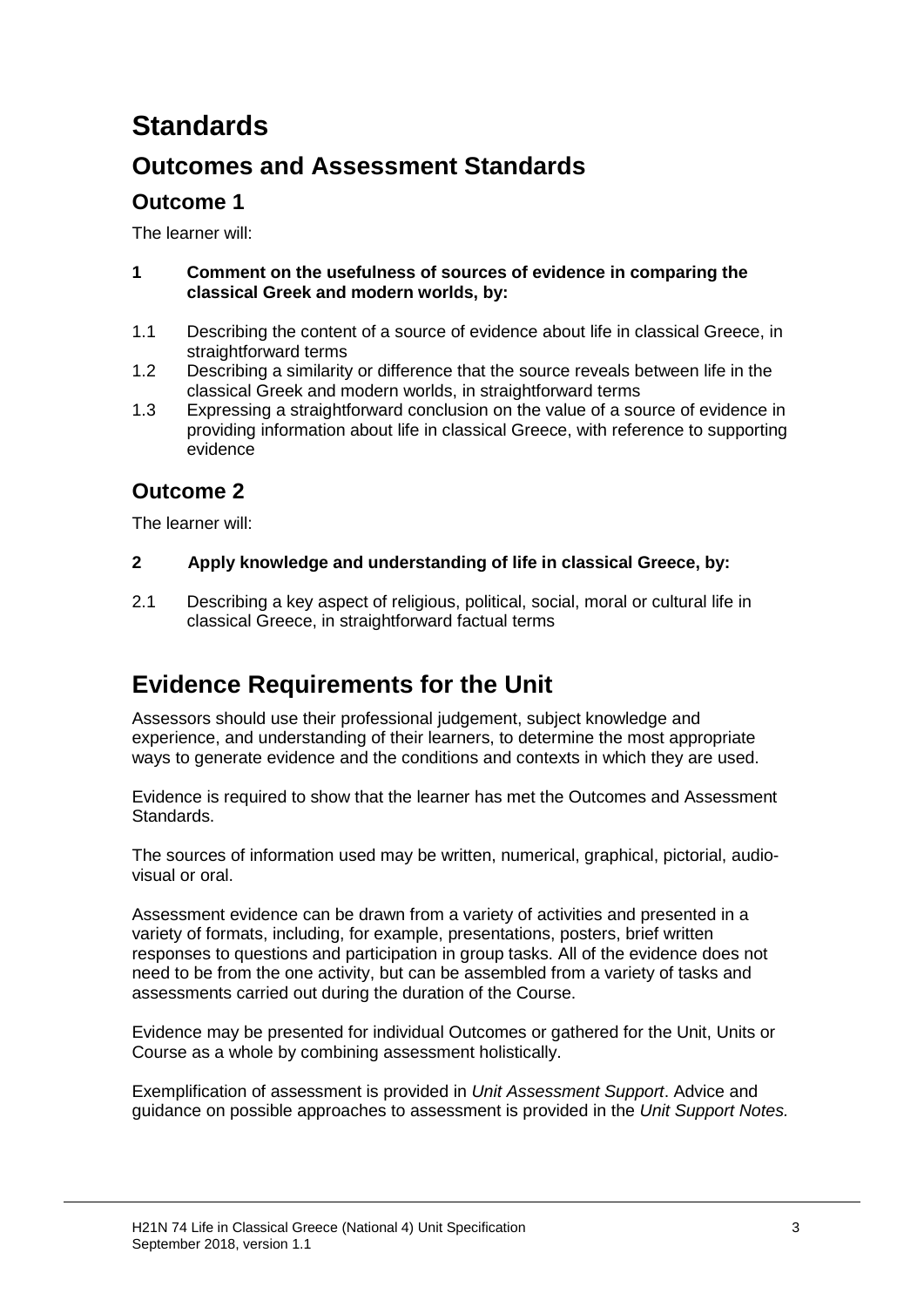## **Assessment standard thresholds**

If a candidate successfully meets the requirements of the specified number of Assessment Standards they will be judged to have passed the Unit overall and no further re-assessment will be required.

The specific requirements for this Unit is as follows:

- ♦ 2 out of 3 Assessment Standards must be achieved for Outcome 1.
- ♦ The Assessment Standard must be achieved for Outcome 2.

It should be noted that there will still be the requirement for candidates to be given the opportunity to meet all Assessment Standards. The above threshold has been put in place to reduce the volume of re-assessment where that is required.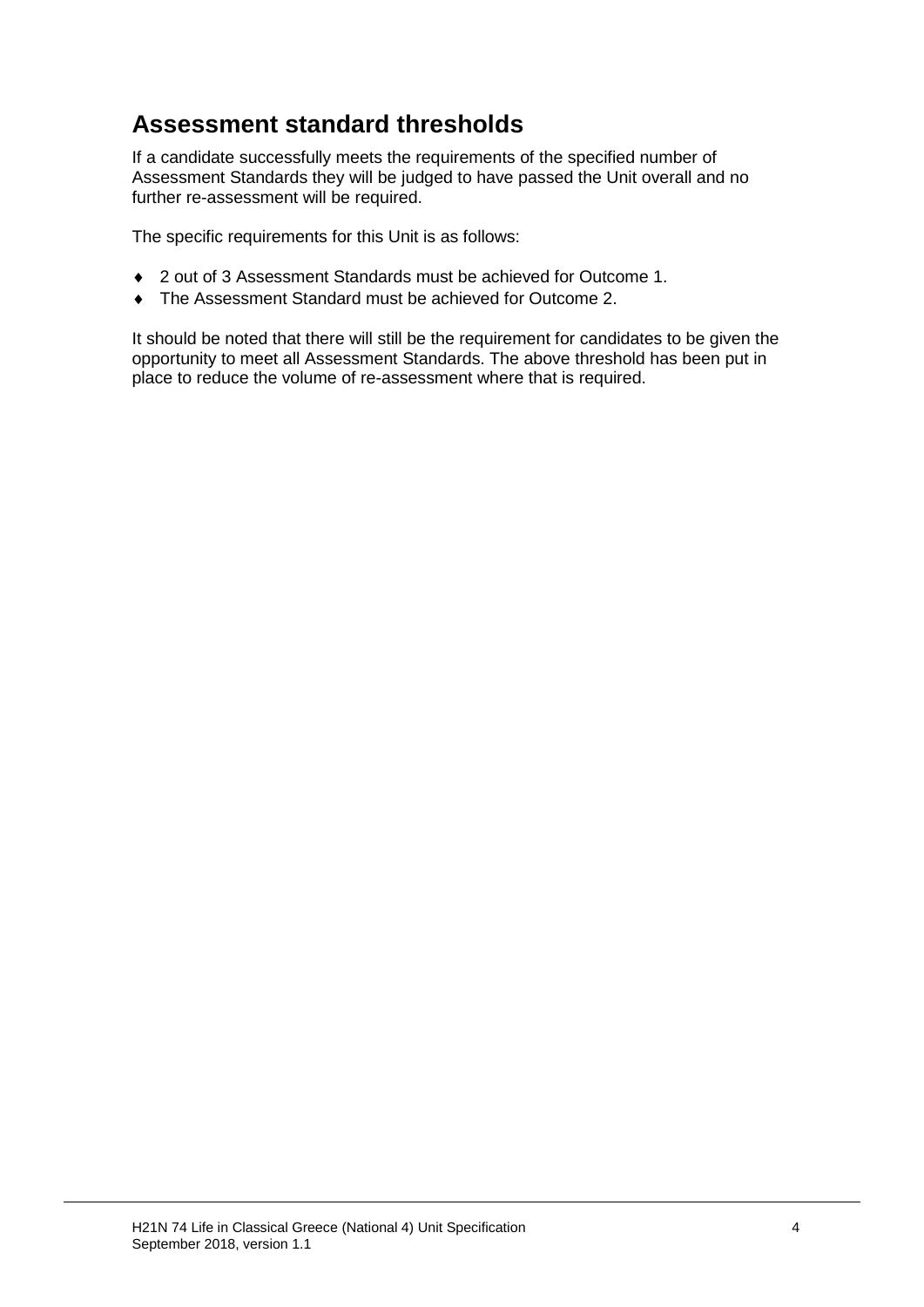# **Development of skills for learning, skills for life and skills for work**

It is expected that learners will also develop broad, generic skills through this Unit. The skills that are likely to be appropriate for this Unit are based on SQA's *Skills Framework: Skills for Learning, Skills for Life and Skills for Work* and drawn from the main skills areas listed below. These must be built into the Unit where there are appropriate opportunities.

#### **1 Literacy**

- 1.1 Reading
- **4 Employability, enterprise and citizenship**
- 4.6 Citizenship
- **5 Thinking skills**
- 5.2 Understanding
- 5.3 Applying

Amplification of these is given in SQA's *Skills Framework: Skills for Learning, Skills for Life and Skills for Work.* The level of these skills should be at the same SCQF level of the Unit and be consistent with the SCQF level descriptor. Further information on building in skills for learning, skills for life and skills for work is given in the *Unit Support Notes.*